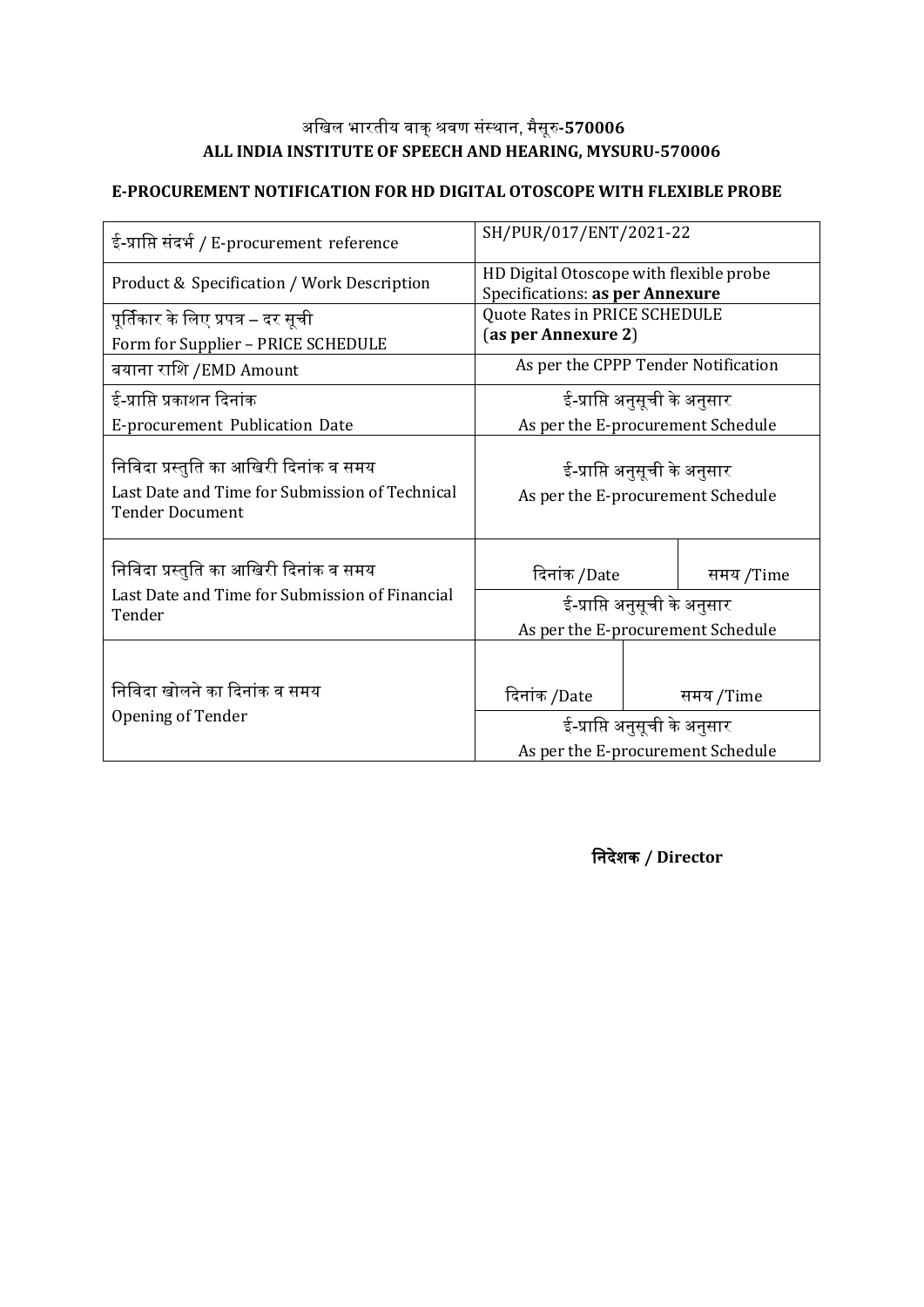#### **Annexure**

| Sl.No                                                          | Item Descripton |                                                        |  |  |  |
|----------------------------------------------------------------|-----------------|--------------------------------------------------------|--|--|--|
|                                                                | Dimensions      | 165X63X35 mm                                           |  |  |  |
| $\overline{2}$                                                 | Weight          | Approx 180g                                            |  |  |  |
| 3                                                              | Display         | 2.5" Full colour TFT-LCD                               |  |  |  |
| $\overline{4}$                                                 | Probe size      | $3.9$ mm $X300$ mm                                     |  |  |  |
| 5                                                              | Focus range     | $5$ to $50$ mm                                         |  |  |  |
| 6                                                              | Resolution      | $1,280$ X 720 pixels (HD)                              |  |  |  |
|                                                                | Focus Type      | Fixed                                                  |  |  |  |
| 8                                                              | Light source    | High Luminance white LED                               |  |  |  |
| 9                                                              | File format     | JPEG / MP4                                             |  |  |  |
| 10                                                             | Interface       | Video output / UVC                                     |  |  |  |
| 11                                                             | Memory          | Micro sd card > 8G MicroSD class 10                    |  |  |  |
| 12                                                             | Signal system   | NTSC/PAL                                               |  |  |  |
| 13                                                             | Power           | Built in rechargeable lithium battery 3.7V / 1620 m Ah |  |  |  |
|                                                                |                 | (4 hour runtime)                                       |  |  |  |
|                                                                |                 | Unit input: 5VDC 1A, with charger                      |  |  |  |
| 14                                                             | Adapter         | AC adapter complies with IEC 60601-1                   |  |  |  |
| Demonstration of equipment is required before purchasing<br>15 |                 |                                                        |  |  |  |

# **Technical Specifications of HD Digital Otoscope with flexible probe**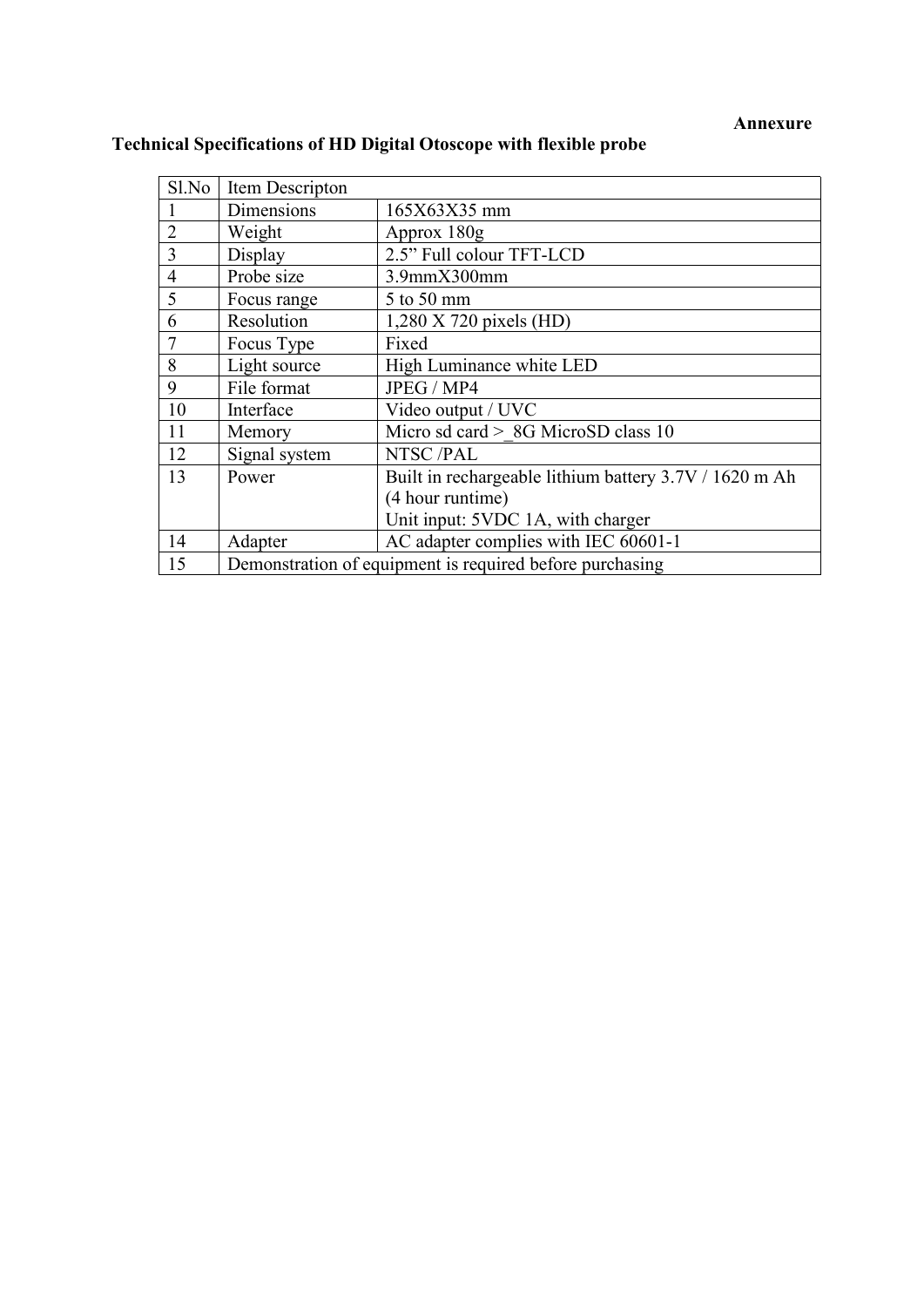## अखिल भारतीय वाक्शवर संस्ाा, मैसूर**-570006 ALL INDIA INSTITUITE OF SPEECH AND HEARING, MYSURU-570006**

### पररखिष**/ ANNEXURE-2**

## दर सूची / **PRICE SCHEDULE**

सभी मदों के लिए विवरण सहित दर उद्धत करें /Quote rate for all items with description.

| क्रमाक<br>Sl. No | वस्तु का नाम / विवरण<br>Item Name / Description | मात्रा<br>Qty | डकार्ड<br>Unit<br>rate | GST % | <b>Total Cost</b><br>in INR<br>(Including)<br>all taxes) |  |
|------------------|-------------------------------------------------|---------------|------------------------|-------|----------------------------------------------------------|--|
|                  | HD Digital Otoscope with flexible probe         | 01            | No.                    |       |                                                          |  |

## खवतरर: य्ा खाम सूखचत पतेपर **/ Delivery: As per the Address given below**

| कमांक / | मुख्यालय /Head Quarters                                    |                               |  |  |  |  |
|---------|------------------------------------------------------------|-------------------------------|--|--|--|--|
| Sl. No. |                                                            |                               |  |  |  |  |
|         | भंडार अनुभाग,                                              | , मानसगंगोत्री,       -570006 |  |  |  |  |
| 1.      | Stores Section, All India Institute of Speech and Hearing, |                               |  |  |  |  |
|         | Manasagangothri, Mysuru-570006                             |                               |  |  |  |  |

पूर्तिकार के हस्ताक्षर **Signature of the Supplier** नाम, पता और मोहर **Name, Address and Seal**

ददाांक / **Date:** स्थान / Place: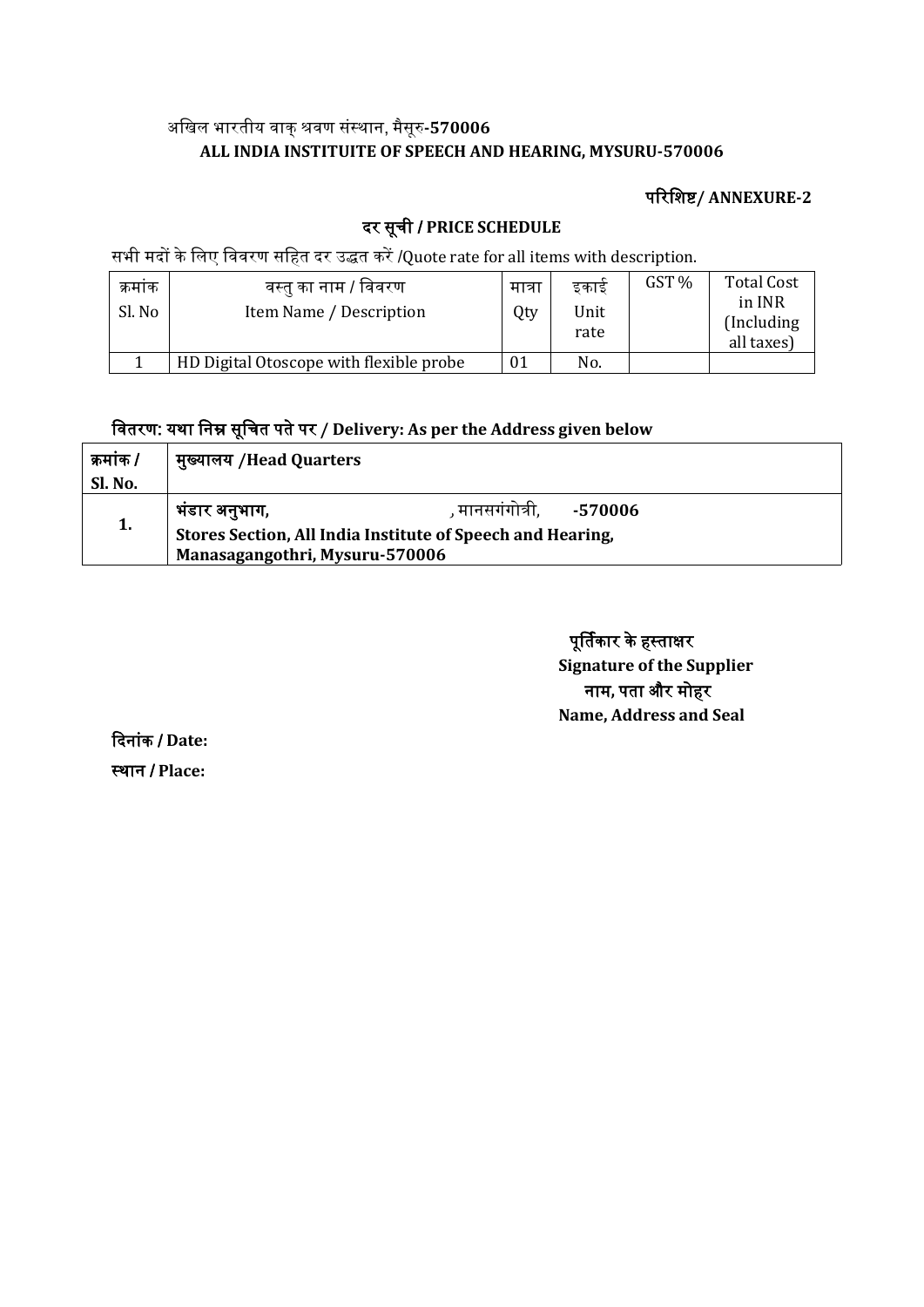#### सामानय ित्और खाबंधा **/ General Terms and Conditions:**

- 1. भारत में उत्पाद बनाने के लिए प्राथमिकता दी जाएगी। Preference will be given to make in India Products
	- a. बोलीदाता को स्पष्ट रूप से उस ब्रांड और उत्पाद का उल्लेख करना चाहिए जिसके लिए फर्मों ने उदधत किया है। / The bidder should clearly mention the brand and make of the product for which the firm has quoted for.
	- b. बोलीदाता को 04.06.2020 के वाणिज्य आदेश मंत्रालय द्वारा जारी दिशा-निर्देशों के अनुसार एक स्व प्रमाणन देना चाहिए। / The bidder should submit a self certification as per guidelines issued by Ministry of Commerce Order dated 04.06.2020.
- 2. उदधधत मूलयएफफआर(FOR) , (AIISH) / The price quoted should be FOR destination, AIISH Mysore.
- 3. बोली केवल केंद्रीय सार्वजनिक खरीद पोर्टल (https://eprocure.gov.in/eprocure/app) के माध्यम से प्रस्तुत की जानी चाहिए। हार्ड कॉपी विचार नहीं किया जाएगा। / Bid should be submitted only through Central Public Procurement Portal (https://eprocure.gov.in/eprocure/app). No hard copies will be entertained.
- 4. बोली हमारे विनिर्देशों के अनसार और क्रमबद्ध रूप में हमारे निविदा दस्तावेज के अनसार होनी चाहिए। / The bid should be exactly according to our specifications and in sequential form as per our tender document.
- 5. बोली खोलने की तिथि से बोली / उद्धरण 180 दिनों की अवधि के लिए मान्य होना चाहिए। / The bid/quotation should be valid for a period of 180 days from the date of opening of the bids.
- 6. रियायती कीमतों को शैक्षिक, अनसंधान और सेवा संस्थान के रूप में पेश किया जा सकता है। / Discounted prices may be offered being as an Educational, Research and Service institution.
- 7. बोलीदाता, निदेशक आइश, मैसरू के पक्ष में डिमांड डाफ्ट के रूप में, 3,000रुपये की राशि का बयाना जमा / बोली सुरक्षा (आईएनआर अड़तीस हजार रूपये) जमा करेंगे।भौतिक प्रतिलिपि बोलियों को जमा करने की अंतिम तिथि से पहले या उससे पहले निदेशक के कार्यालय में पहुँच जानी चाहिए।कॉपी ऑनलाइन बोली के साथ अपलोड की जानी चाहिए। / The Bidders shall submit an EMD (Earnest Money Deposit)/Bid Security of amount of Rs.<br>3,000 (INR Rupees Thee Thousand only), in the form of Demand draft in favour of Director AIISH, Mysore. The physical copy should reach office of Director on or before the last date of submission

of bids. Copy should be uploaded along with the bid online.

- 8. टेंडर के साथ ही जीएसटी और पैन की कॉपी प्रस्तुत की जानी चाहिए। / Copy of the GST and PAN should be produced along with the tender.
- 9. जहां भी लागू हो, कर की दर स्पष्ट रूप से दर्शाई जानी चाहिए। / The rate of tax should be clearly indicated wherever, applicable.
- 10. सामग्री की आपर्ति और स्थापना खरीद आदेश की नियत तारीख के भीतर सभी तरह से परी होनी चाहिए। / Supply and Installation of the material should be completed in all respects within the due date of Purchase Order.
- 11. सभी प्रकार सेसंबंधीत और स्वीकति में स्थापना के परा होने और अच्छी स्थिति मेंमाल / सामग्री की प्राप्ति की तारीख

से 30 दिनों के भीतरएनईएफटी / आरटीजीएस द्वारा भुगतान किया जाएगा। अग्रिम भुगतान नहीं किया जाएगा। / Payment will be made by NEFT / RTGS within 30 days from the date of receipt of the goods / materials in good condition and completion of installation in all respects and acceptance. No advance payment will be made.

#### 12. सामग्री / उपकरण, इंस्टालेशन, कम्युनिकेशन और प्रशिक्षण की आपूर्ति में विफलता के मामले में, यदि कोई हो,

,तोप्रति सप्ताह देरी का 0.5% @ जर्माना लगाया जाएगा या खरीद आदेश के कल मल्य का अधिकतम

10% तक का हिस्सा होगा। / In case of failure in supply of material/equipment, installation, commissioning and training if any, within due date, penalty will be levied  $@$  0.5% per week of delay or part thereof up to a maximum of 10% of the total value of Purchase order.